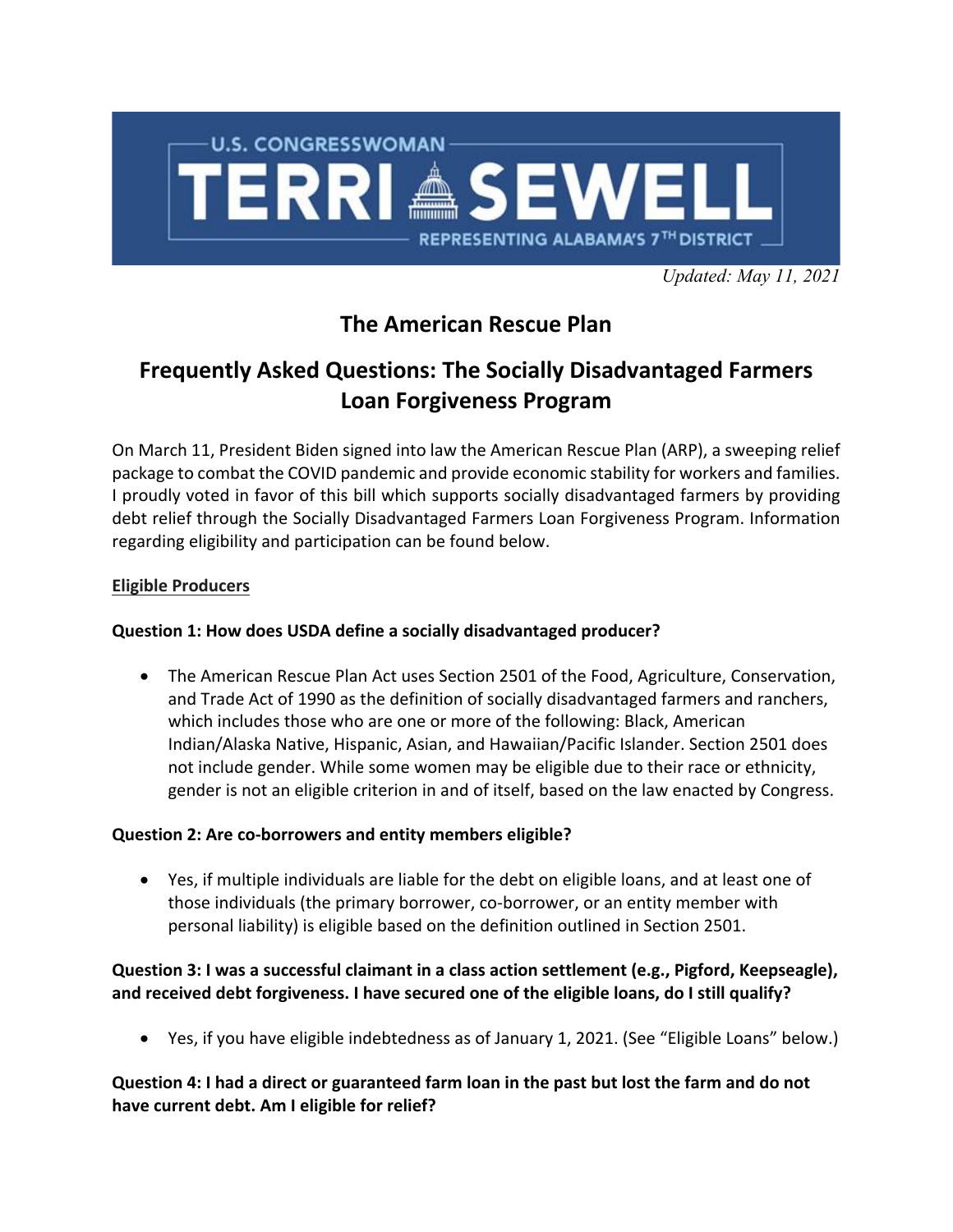• If you do not have a current farm loan, you are not eligible for debt relief under Section 1005, however you may be eligible to benefit from assistance provided in Section 1006 of the American Rescue Plan. USDA is actively working to establish a process for providing assistance to former borrowers that are socially disadvantaged based on race and ethnicity. Details will be shared as soon as a process is established.

# **Eligible Loans**

# **Question 5: What loans are eligible for payments under the American Rescue Plan?**

- Eligible loans include:
	- 1. Direct loans by FSA, including Farm Storage Facility Loans, Direct Farm Ownership Loans, Farm Operating Loans (this includes Microloans and Youth Loans), Emergency Loans, Conservation Loans, and Soil and Water Loans; and
	- 2. 2. Guaranteed loans by FSA and made by an approved lender, including Farm Ownership Loans, Farm Operating Loans, and Conservation Loans.
- Both delinquent and current loans are eligible. Debts associated with these types of loans that have been referred for offset or collection are also eligible.

# **Question 6: Are all USDA direct and guaranteed loans and debts eligible?**

• No. Rural Development loans, FSA Marketing Assistance Loans and debts associated with other USDA programs or other non-USDA federal debts are not eligible.

#### **Question 7: Is my farm-related loan from a Farm Credit institution or a local bank eligible?**

• No. Loans from commercial lenders such as banks, credit unions or Farm Credit institutions that do not include a FSA guarantee are not eligible.

# **Question 8: Are my FSA Direct, Guaranteed, or Farm Storage Facility Loans obtained after January 1, 2021, eligible?**

• No. Only loans made and advanced as of January 1, 2021 are eligible.

#### **Debt Payments**

#### **Question 9: Do I need to apply or take any action to receive a debt payment?**

• No action on your part is needed right now. If you're uncertain of your demographic designation on file at FSA, you may call your local service center to verify your classification on record. If an update or correction is needed, you may either fill out an AD-2047 form or contact your local service center to update your record, including race and ethnicity.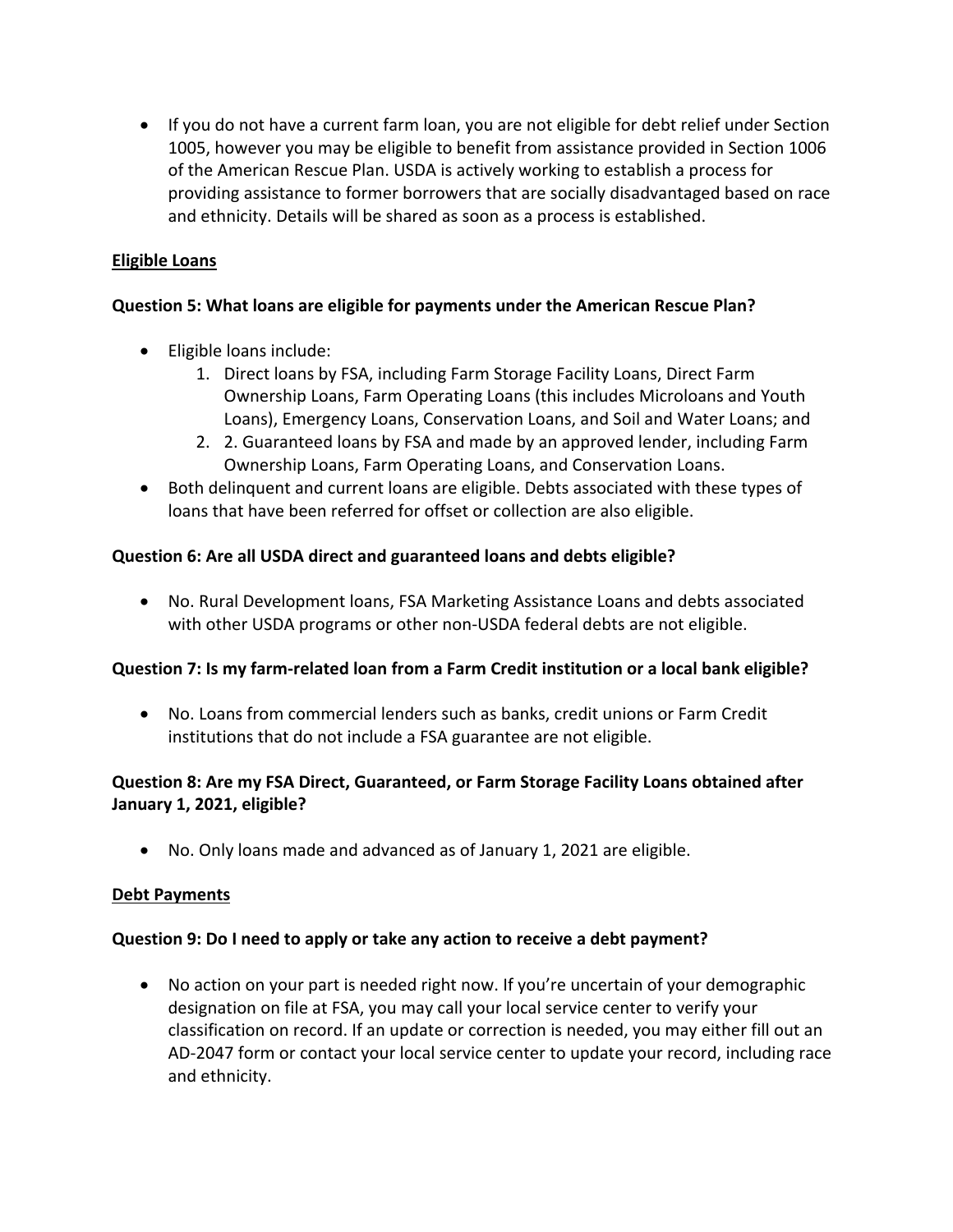## **Question 10: What is the amount of the debt payment I will receive?**

• Congress authorized up to 120% of the amount of indebtedness of eligible loans. The amount is based on what is owed as of January 1, 2021. Loan payments received from borrowers after January 1, 2021 will not reduce the amount of the American Rescue Plan debt payment from FSA. Details of the process and your debt payment will be reviewed with you prior to final processing.

## **Question 11: What if I have multiple loans?**

• For eligible borrowers, the up to 120% amount is tied to the borrower's total indebtedness across all eligible loans.

## **Question 12: When will debt payments be made?**

• FSA is currently compiling and analyzing balances for all types of loans and is determining the quickest and most efficient way to make payments. Once the payment process has been finalized, all direct and guaranteed borrowers will receive a written notification from FSA explaining the payment process. You are also encouraged to check our website regularly at farmers.gov/AmericanRescuePlan for updates.

## **Other Questions**

# **Question 13: Is there a fee charged by USDA to participate and do I need a third party to help me access this loan assistance?**

• There is no fee to participate. FSA employees will assist borrowers with their questions free of charge and will help producers complete any required documents. You do not need a third party to access this assistance and can work directly with USDA. USDA plans to collaborate with community-based organizations and universities on outreach, technical assistance, and providing borrowers with access to financial, legal, and tax planning services using the resources provided in Section 1006 of ARP. USDA will compensate these official partners, but borrowers should NOT pay a fee. If you are approached by someone seeking a payment or if it seems like a scam, please share this information with USDA to investigate.

# **Question 14: I'm a socially disadvantaged producer with loans that qualify but I have not designated my race or ethnicity to my local office, what should I do?**

- You have several options, which right now all include the USDA Form AD-2047:
	- $\circ$  Call your local USDA service center and inform them that you'd like to fill out the form over the phone.